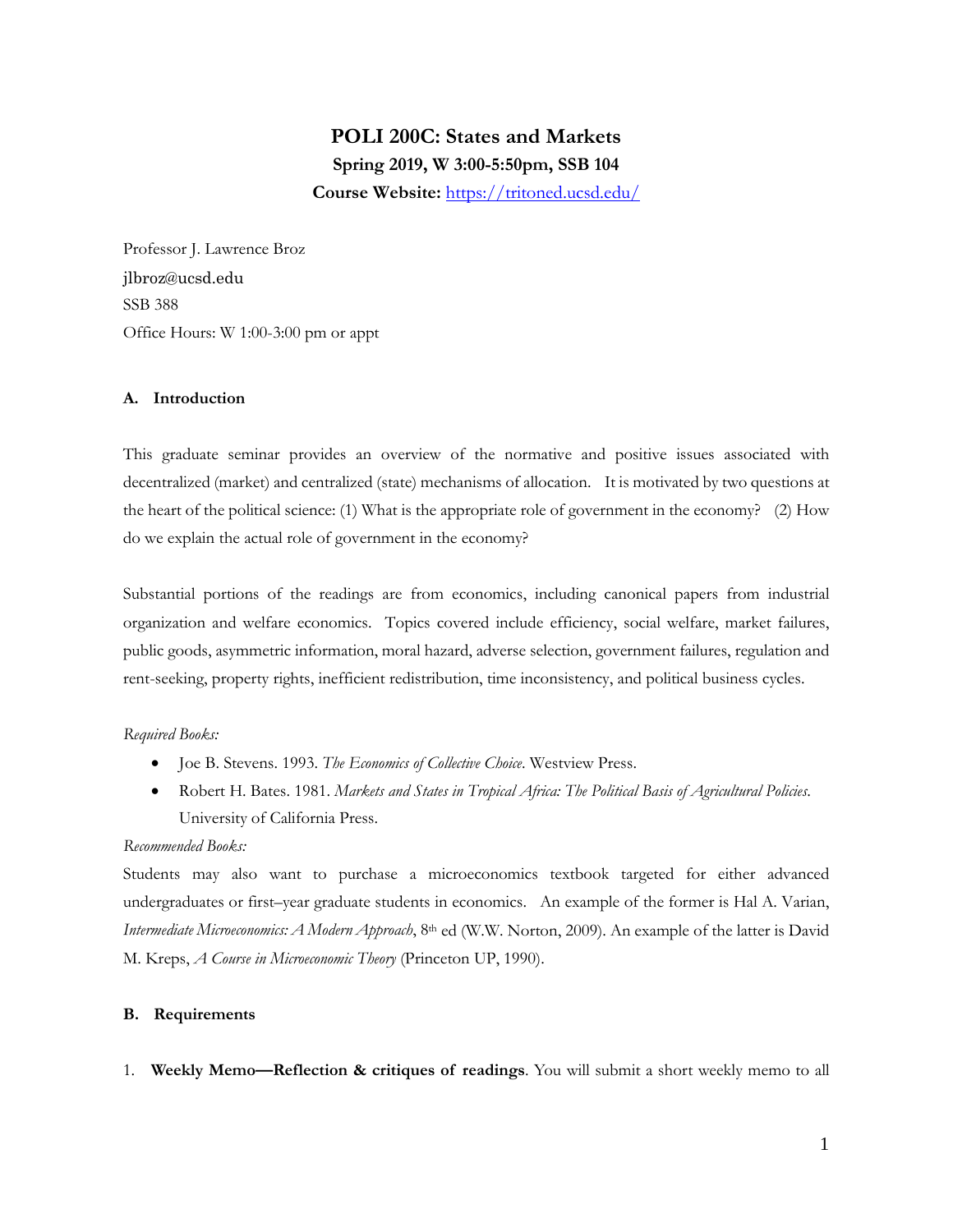course participants at the TritonEd website:<https://tritoned.ucsd.edu/> **by Tuesday at 3:00pm**. The memo should be one paragraph to one page in length and contain either (i) a critique of some of the readings, (ii) possible discussion questions for the class meeting *and* your (tentative) answers, or, (iii) interesting ways to compare and contrast readings. The memo should not be a summary of readings.

- **2. Mid-term and Final papers.** There is one midterm and one final exam. The midterm will be distributed at the end of class on fourth week and is due at the beginning of class on fifth week. The final will be given out at the end of class on tenth week and is due Friday at 5:00pm on finals week. Each exam is a take-home essay. Each paper should not be more than seven pages, 1.5 space, and 12 fonts. Late papers will be penalized one-half grade per day.
- **C. Grades:** Final grades will be awarded on the following basis:
- 1. Participation in course activities (30% of grade). These include:
	- a. Discussion of each week's assigned readings
	- b. Weekly Memo

Please do not miss more than one class.

2. Take two exams, midterm and final (30% and 40% of grade, respectively).

### **D. Reading assignments**

All readings will be posted to the course webpage. All dates and assignments are subject to change.

### **Week 1: Markets and States as Mechanisms of Allocation**

*How do we evaluate and compare alternative allocation mechanisms (i.e. systems for producing and exchanging resources)?* While markets are generally effective in the efficiency with which they allocate resources to their most valued uses, markets do not always work well. Moreover, they can produce equity outcomes that will not necessarily be supported by all members of a community. This segment of the course introduces the normative and positive aspects of markets and states as allocation mechanisms.

Discussion Questions:

- What is an "allocation mechanism"?
- $\triangleright$  How should we evaluate alternative allocation mechanisms?
- How relevant are normative concerns?

#### *Readings:*

• Stevens, chapters 1-2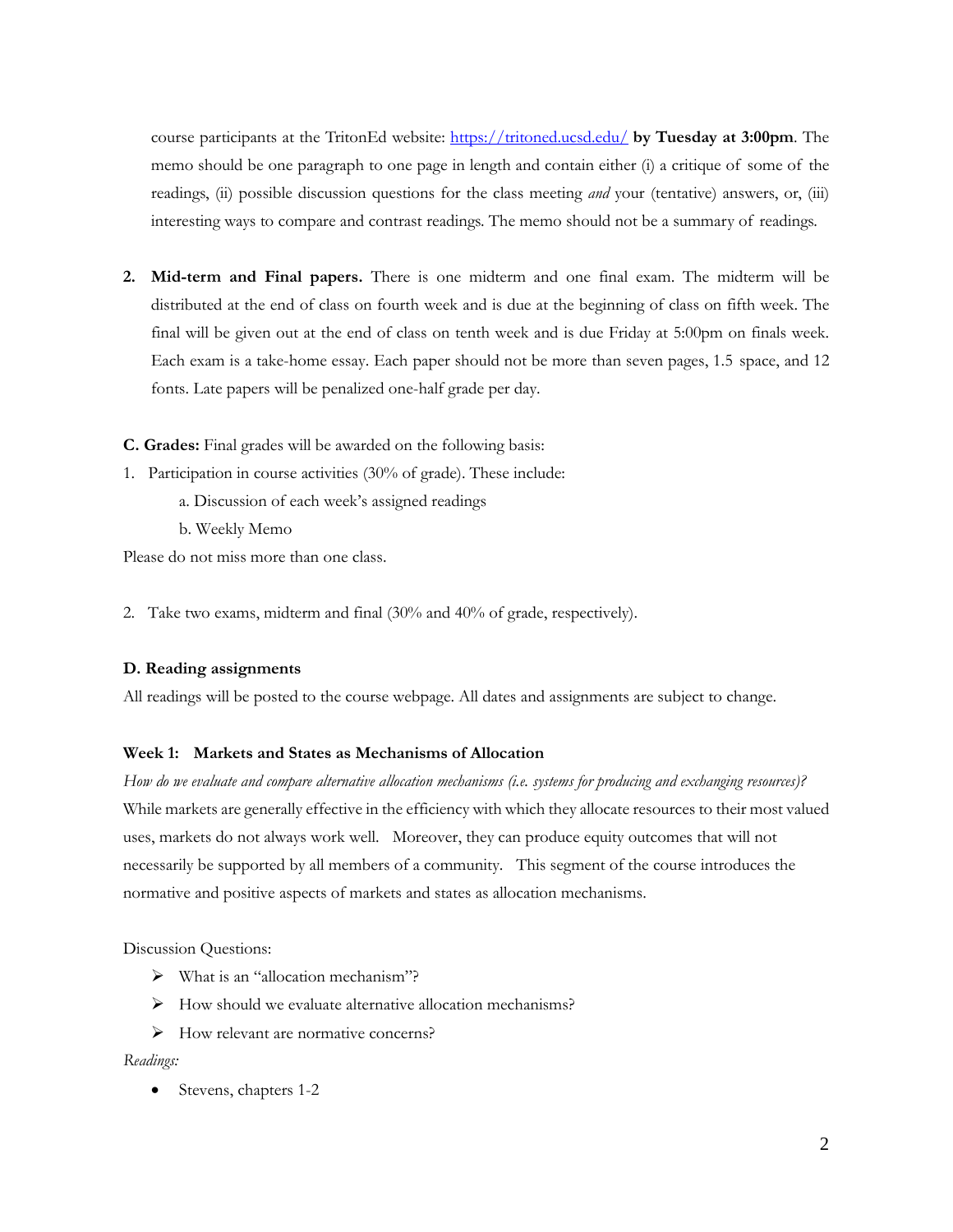- Okun, Arthur M. 1975. *[Efficiency vs. Equality: The Big Tradeoff](https://tritoned.ucsd.edu/bbcswebdav/xid-9612488_1)*. Washington DC: Brookings (abridged, pp. 1-16).
- Lerner, Abba P. 1972[. "The Economics and Politics of Consumer Sovereignty."](http://www.jstor.org/stable/1821551) *American Economic Review* (May): 258-66.
- Saez, Emmanuel. 2013. ["Income Inequality: Evidence and Policy Implications."](https://tritoned.ucsd.edu/bbcswebdav/xid-9612487_1) Slides from Saez's 2013 Arrow Lecture, Stanford University.
- Bonica, Adam, Nolan McCarty, Keith T. Poole, and Howard Rosenthal. 2013. ["Why Hasn't](https://www.aeaweb.org/articles?id=10.1257/jep.27.3.103)  [Democracy Slowed Rising Inequality?"](https://www.aeaweb.org/articles?id=10.1257/jep.27.3.103) *Journal of Economic Perspectives* 27 (3): 103-124.
- Page, Benjamin I., Larry M. Bartels, and Jason Seawright. 2013. "Democracy and the Policy [Preferences of Wealthy Americans."](https://doi.org/10.1017/S153759271200360X) *Perspectives on Politics* 11(1): 51-73.
- Sandal, Michael J. 1998. "What Money [Can't Buy: The Moral Limits of Markets."](https://tritoned.ucsd.edu/bbcswebdav/xid-9612489_1) The Tanner Lectures on Human Values. Delivered at Brasenose College, Oxford, May 11 and 12, 1998.
- Elias, Julio J., Nicola Lacetera, and Mario Macis. 2019. ["Paying for Kidneys? A Randomized](https://www.nber.org/papers/w25581)  [Survey and Choice Experiment."](https://www.nber.org/papers/w25581) Forthcoming, *American Economic Review.*

# **Week 2: Market Failures and the Political Foundations of Economic Systems**

*What are the political foundations of a market economy? How do these preconditions differ with other forms of economic organization (e.g., traditional/cultural allocation, socialism, and communism)?* Certain preconditions are associated with competitive markets, including the provision of property rights. In addition, markets work or fail for a variety of reasons, having to do with information, culture, and institutions.

Discussion Questions:

- $\triangleright$  What good is efficiency?
- What purposes should a "social contract" serve?
- When does market failure justify government intervention?
- $\triangleright$  What are common pool resource problems; can they be resolved without government intervention?

- Stevens, chapters 3-4.
- Hardin, Russell. 1997[. "Economic Theories of the State,"](https://tritoned.ucsd.edu/bbcswebdav/xid-9612491_1) in Dennis C. Mueller, ed., Perspectives on Public Choice: A Handbook, New York: Cambridge University Press, pp. 21-34.
- Coase, Ronald. 1974. ["The Lighthouse in Economics."](http://www.jstor.org/stable/724895) *The Journal of Law & Economics* 17, 2 (Oct): 357-76.
- Coase, Ronald. 1960. ["The problem of social cost."](http://www.jstor.org/stable/724810) *The Journal of Law & Economics* 3 (Oct): 1-44.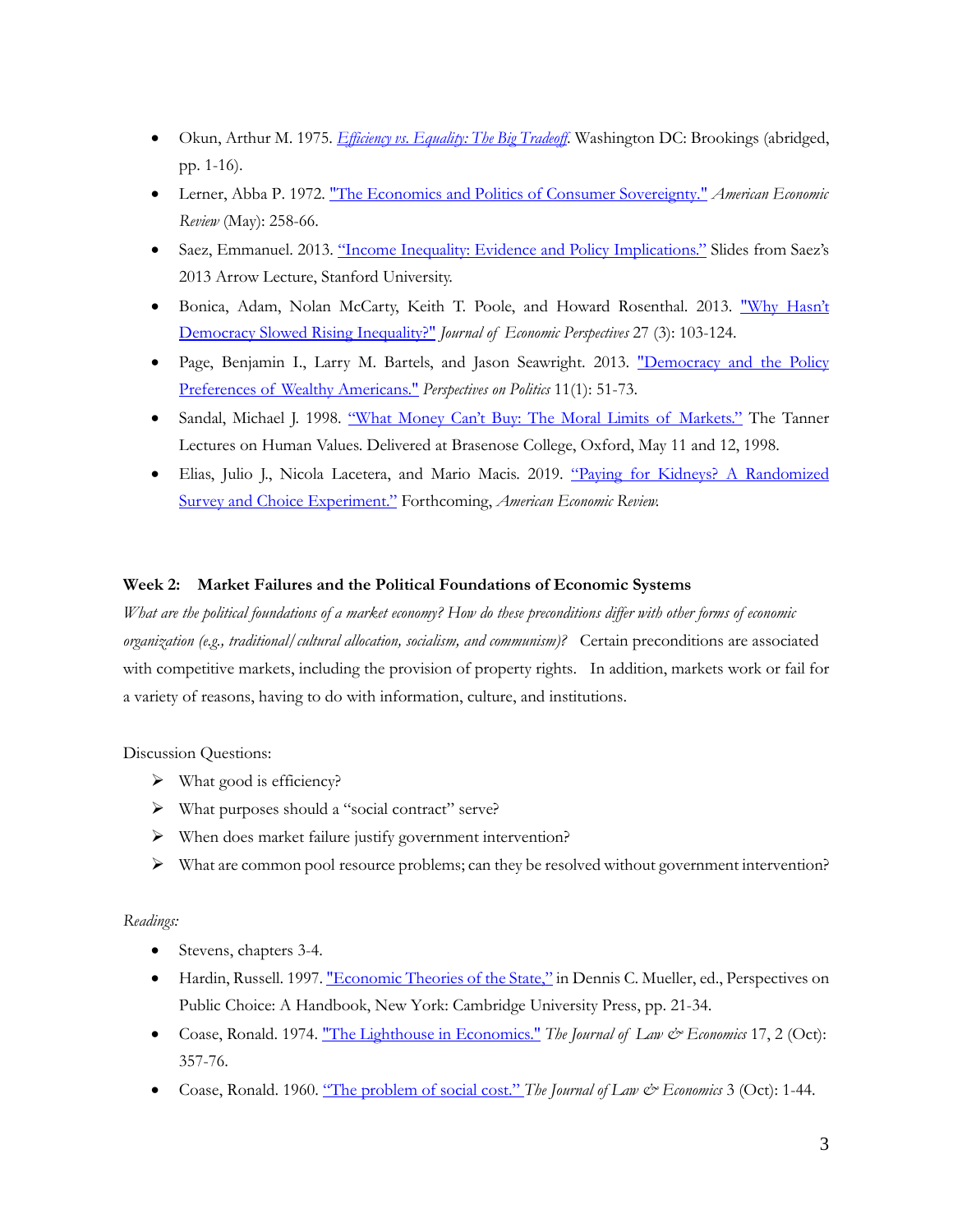- Ostrom, Elinor. 1990. *[Governing the Commons](https://tritoned.ucsd.edu/bbcswebdav/xid-9612492_1)*. Cambridge University Press, Chapter 3, pp. 58-102.
- Greif, Avner. ["Cultural Beliefs and the Organization of Society."](http://www.jstor.org/stable/2138652) *Journal of Political Economy* 102, 5 (1994): 912-950.
- Alesina, Alberto and Paola Giuliano, 2015. ["Culture and Institutions."](https://www.aeaweb.org/articles?id=10.1257/jel.53.4.898) *Journal of Economic Literature* 53(4):898-944.

# **Week 3: Incentives in Market Exchange, Part I**

*How do markets respond to ill-defined property rights and public goods problems?*This segment surveys the voluntary market responses to these problems.

Discussion Questions:

- $\triangleright$  What are property rights and when do they emerge?
- $\triangleright$  What are the conditions under which property rights can be established and enforced by private actors?

*Readings:*

- Demsetz, Harold. 1967. ["Toward a Theory of Property Rights,"](http://www.jstor.org/stable/1821637) *American Economic Review* 57, 2 (May): 347-59.
- Ober, Josiah. 2010. ["Wealthy Hellas."](http://www.jstor.org/stable/40890980) *Transactions of the American Philological Association* 140 (2): 241-286.
- Libecap, Gary D. 1996. ["Economic Variables and the Development of the Law: The Case of](https://tritoned.ucsd.edu/bbcswebdav/xid-9612493_1)  [Western Mining Rights,"](https://tritoned.ucsd.edu/bbcswebdav/xid-9612493_1) in Alston, Eggertsson and North (eds) *Empirical Studies of Institutional Change*, Cambridge: Cambridge University Press: pp. 34-58.
- Kuran, Timur and Jared Rubin. 2016. ["The Financial Power of the Powerless: Socio-Economic](http://dx.doi.org/10.1111/ecoj.12389)  [Status and Interest Rates under Partial Rule of Law."](http://dx.doi.org/10.1111/ecoj.12389) *The Economic Journal*, In Press.
- Skarbek, David. 2011. ["Governance and Prison Gangs."](http://www.jstor.org/stable/23275348) *American Political Science Review* 105, 4 (November): 702-716.

# **Week 4: Incentives in Market Exchange, Part II**

*How do markets respond to transaction costs and externality problems?* This segment surveys the voluntary market responses to these problems.

Discussion Questions:

- Business firms are *institutions*: why do they exist?
- $\triangleright$  When can markets give rise to opportunism, and how can opportunistic behavior be contained?
- $\triangleright$  What are the costs and benefits of vertical integration?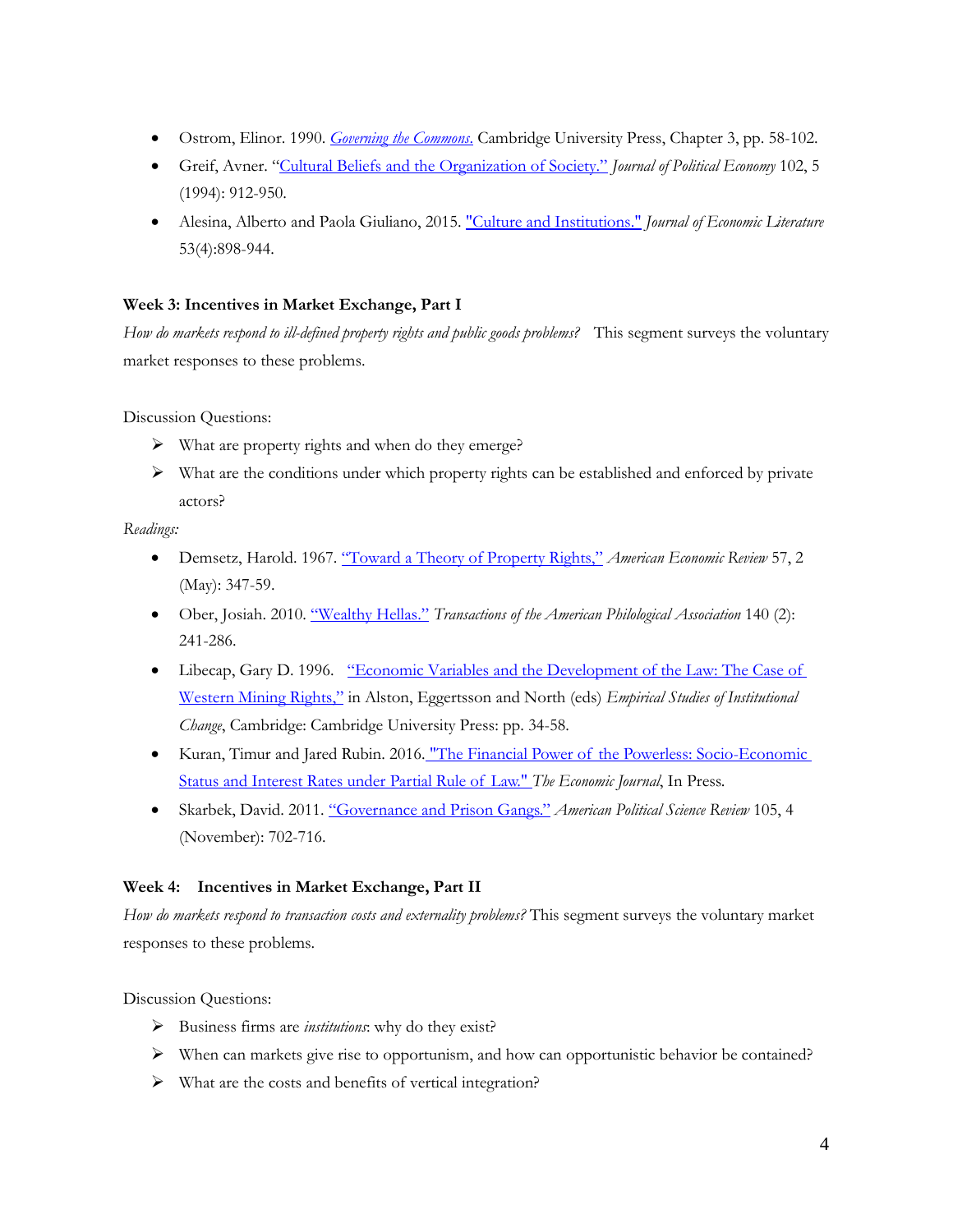> Do firms and states have common origins?

# *Readings:*

- Stevens, chapter 5
- Coase, Ronald H. ["The Nature of the Firm."](http://www.jstor.org/stable/2626876) *Economica* 4, 16. (Nov., 1937): pp. 386-405.
- Klein, Benjamin. ["Fisher-General Motors and the Nature of the Firm."](http://www.jstor.org/stable/725748) *Journal of Law and Economics* 43, 1 (April 2000): 105-42.
- Alchian, Armen A. and Harold Demsetz, ["Production, Information Costs, and Economic](http://www.jstor.org/stable/1815199)  [Organization."](http://www.jstor.org/stable/1815199) *American Economic Review* 62, 5. (Dec., 1972):777-795.
- Barzel, Yoram. 1997. ["Parliament as a wealth-maximizing institution: the right to the residual and](http://www.sciencedirect.com/science/article/pii/S0144818897000331)  [the right to vote."](http://www.sciencedirect.com/science/article/pii/S0144818897000331) *International Review of Law and Economics* 17: 455–474.
- Bates, Robert and David Lien. 1985. ["A note on taxation, development, and representative](http://journals.sagepub.com/doi/abs/10.1177/003232928501400102)  [government."](http://journals.sagepub.com/doi/abs/10.1177/003232928501400102) *Politics and Society* 14:53-70.

# **Week 5: Incentives in Market Exchange, Part III**

*How do markets respond to informational problems and other sorts of uncertainty in economic exchange?* This segment surveys these problems and the associated market responses.

Discussion Questions:

- $\triangleright$  What are the sources of uncertainty that arise in economic exchange?
- How do markets respond to informational problems in economic exchange?
- $\triangleright$  Who bears and who should bear the information costs in market exchange?

- Varian, Hal A. ["Asymmetric Information,"](https://tritoned.ucsd.edu/bbcswebdav/xid-9612496_1) in Hal A. Varian, *Intermediate Microeconomics: A Modern Approach*, 5t<sup>th</sup> ed (W.W. Norton, 2002): 642-662.
- Akerlof, George A. 1970. ["The Market for "Lemons": Quality Uncertainty and the Market](http://www.jstor.org/stable/1879431)  [Mechanism."](http://www.jstor.org/stable/1879431) *Quarterly Journal of Economics* 84, 3 (August): 488-500.
- Spence, Michael. 1973. ["Job Market Signaling,"](http://www.jstor.org/stable/1882010) *The Quarterly Journal of Economics* Vol. 87 #3 (August): 355-374.
- Fearon, James D. 1999. "Electoral Accountability and the Control of Politicians: Selecting Good [Types versus Sanctioning Poor Performance."](https://tritoned.ucsd.edu/bbcswebdav/xid-9612497_1) In Adam Przeworski, Susan C. Stokes and Bernard Manin (eds.), *Democracy, Accountability, and Representation*. pp. 55-97. Cambridge: Cambridge University Press.
- Lohmann, Susanne. 1994. "The Dynamics of Informational Cascades: The Monday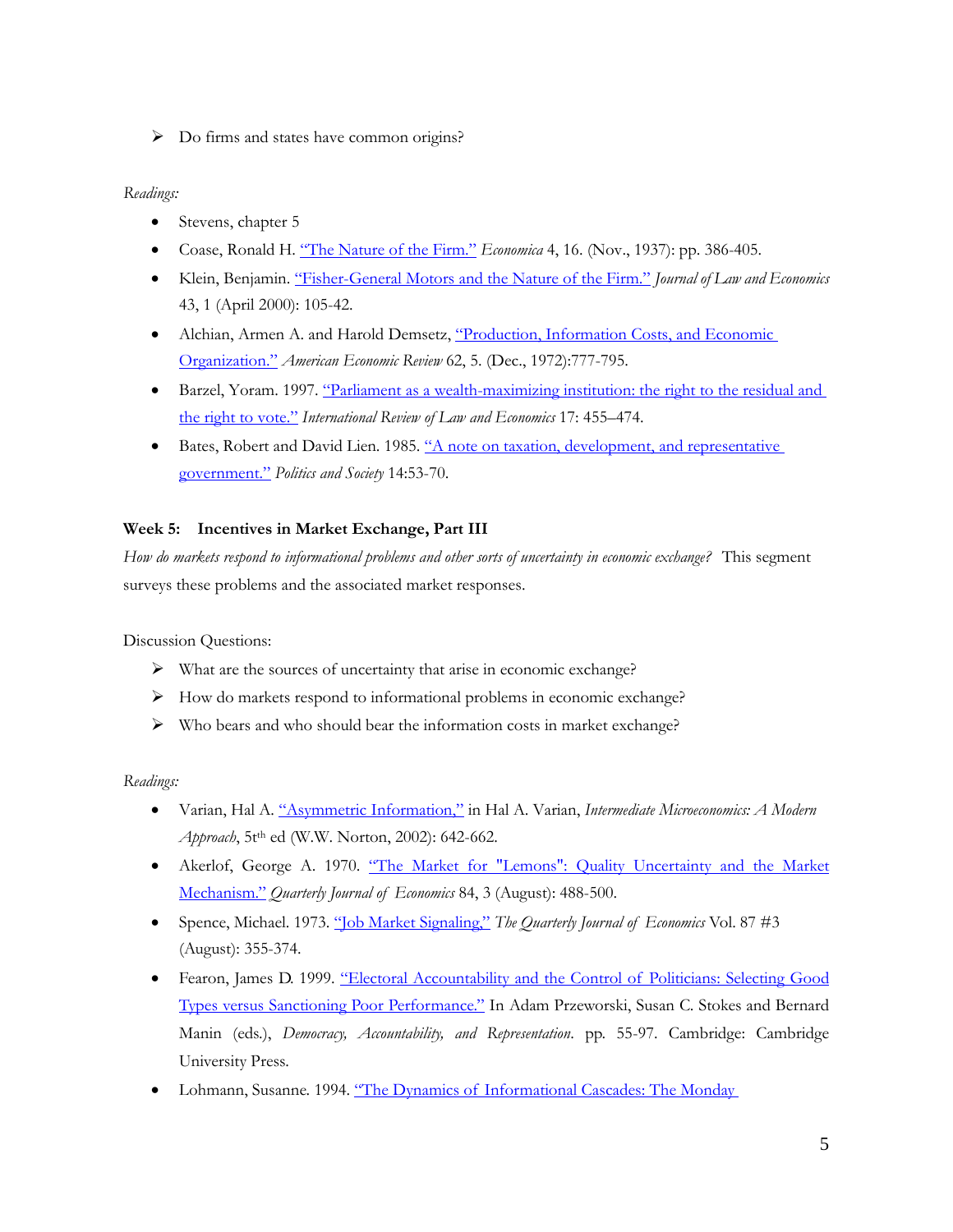[Demonstrations in Leipzig, East Germany, 1989-91."](http://www.jstor.org/stable/2950679) *World Politics* 47 (1): 42-101.

• Martin, Lisa. 2005[. "The President and International Commitments: Treaties as Signaling Devices."](http://www.jstor.org/stable/27552700)  *Presidential Studies Quarterly* 35 (3): 440-465.

# **Week 6: Incentives in Politics**

*What are the similarities and differences between economic and political markets?* This segment surveys a range of economic arguments that have been applied to political topics, highlighting the usefulness and the limitations of the approach. We cover some of the most prominent approaches (bulleted below) as well as the distinctive features of politics that complicate, or defy, economic analogy.

Discussion Questions:

- $\triangleright$  What are the incentives of politicians and why do they matter?
- $\triangleright$  Why do we need to control bureaucrats and how do we do it?
- $\triangleright$  How does the structure of political institutions affect public policy?

### *Readings:*

- Stevens, Chapters 7 and 9
- Weingast, Barry R and William J. Marshall. 1988. ["The Industrial Organization of Congress; or,](http://www.jstor.org/stable/1830714)  [Why Legislatures, Like Firms, Are Not](http://www.jstor.org/stable/1830714) Organized as Markets." *Journal of Political Economy* 96 (1): 132-63.
- Moe, Terry. 1990. ["The Politics of Structural Choice: Toward a Theory of Public Bureaucracy." I](https://tritoned.ucsd.edu/bbcswebdav/xid-9612498_1)n *Organizational Theory from Chester Bernard to the Present*, ed. Oliver Williamson, 116-153. Oxford UP.
- McCubbins, Matthew D., Roger G. Noll, and Barry R. Weingast. 1987. ["Administrative Procedures](http://www.jstor.org/stable/764829)  [as Instruments of Political Control."](http://www.jstor.org/stable/764829) *Journal of Law, Economics, and Organization* 3: 243-277.
- Simmons, Beth A. 2005. "Rules over real estate: trade, territorial conflict, and international [borders as institutions.](http://www.jstor.org/stable/30045138) *Journal of Conflict Resolution* 49 (1):823–48
- Lake, David A. 1996. ["Anarchy, Hierarchy, and the Variety of International Relations."](http://www.jstor.org/stable/2706997)  *International Organization* 50, (1):1-33.

# **Week 7: Political Failure I—Credibility and Policy**

*Why is it that even a benevolent social planner would produce sub-optimal economic policies?* This segment introduces the concept of credibility and incentives to adopt automatic rules and delegation schemes to conduct policy. It also relaxes the benevolent dictator assumption and considers the credibility problem in the context of real-world politicians with electoral and/or partisan ambitions.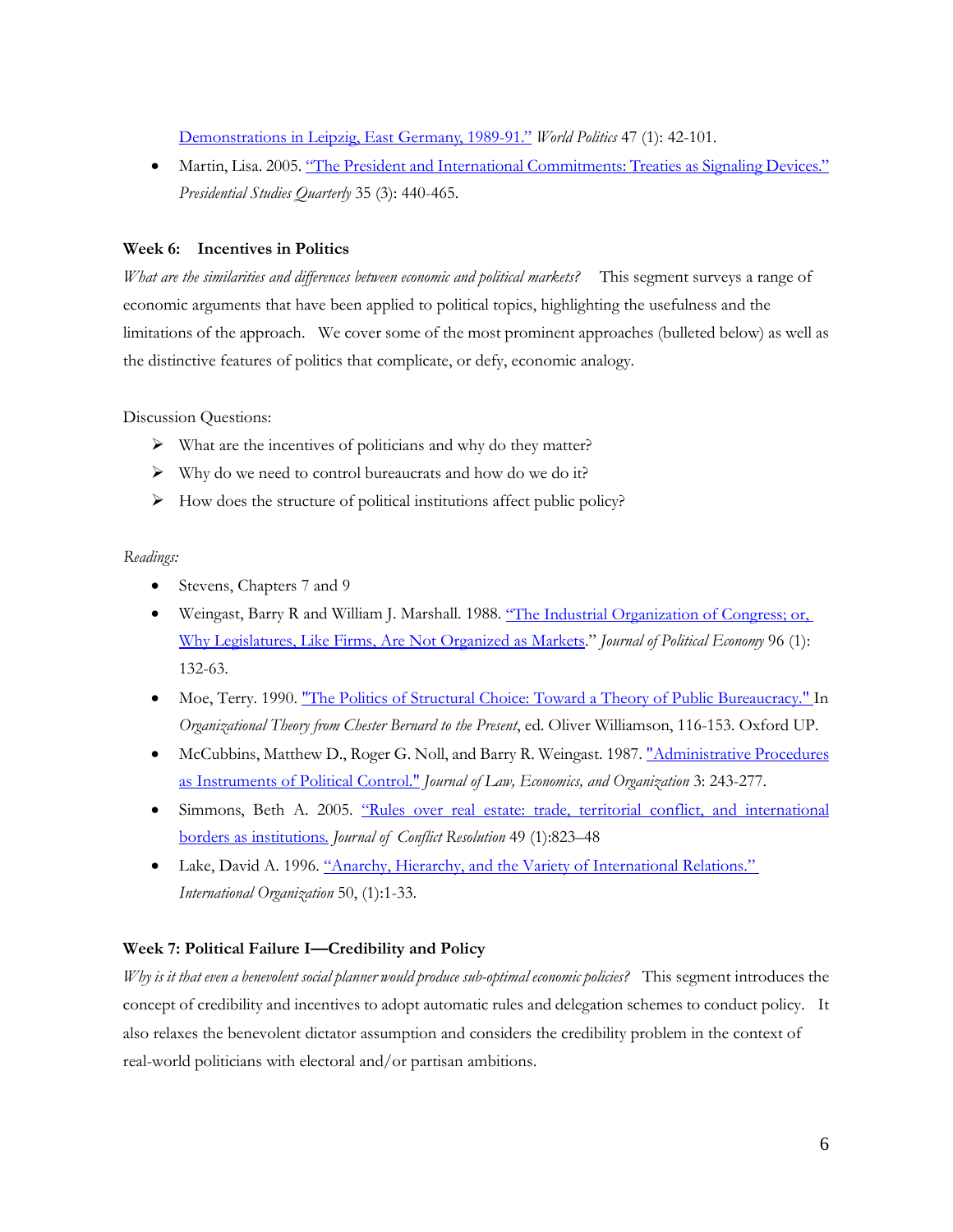Discussion Questions:

- What are possible solutions to the time inconsistency problem in economic policy?
- Under what conditions can reputation promote optimal economic outcomes?
- Can political institutions resolve commitment problems?

# *Readings:*

- Drazen, Allan. 2000. ["The Time-Consistency Problem," a](https://tritoned.ucsd.edu/bbcswebdav/xid-9612500_1)nd "Laws, Institutions, and Delegated [Authority,"](https://tritoned.ucsd.edu/bbcswebdav/xid-9612501_1) (chapters 4-5) in Alan Drazen, *Political Economy in Macroeconomics* (Princeton, NJ: Princeton University Press):101-165.
- North, Douglass C. 1993. ["Institutions and Credible Commitment."](http://www.jstor.org/stable/40751576) *Journal of Institutional and Theoretical Economics.* 149, 1 (March): 11-23.
- Brender and Allan Drazen. 2005. ["Political budget cycles in new versus established democracies.'](http://www.sciencedirect.com/science/article/pii/S0304393205000887)  *Journal of Monetary Economics* 52: 1271–1295
- Posen, Adam S. 1995. "Declarations Are Not Enough: Financial Sector Sources of Central Bank [Independence."](http://www.nber.org/chapters/c11021) *NBER Macroeconomics Annual 1995*, edited by Ben S. Bernanke and Julio J. Rotemberg, MIT Press.
- Clark, William R. and Vincent Arel-Bundock. 2013. ["Independent but Not Indifferent: Partisan](http://onlinelibrary.wiley.com/doi/10.1111/ecpo.12006/abstract)  [Bias in Monetary Policy at the Fed."](http://onlinelibrary.wiley.com/doi/10.1111/ecpo.12006/abstract) *Economics & Politics* 25 (1): 1–26.

# **Week 8: Structure of Interests in Society**

*How efficient are political markets when societies are composed of actors with heterogeneous interests and asymmetric incentives to act politically?* This segment covers the relationship between individual, group, class, and societal incentives and the consequences for political competition.

Discussion Questions:

- $\triangleright$  Is social class the basis of democratic policy-making?
- What determines the size of government?
- $\triangleright$  What determines the level of redistributive fairness in public policy?

- Przeworski, Adam and Michael Wallerstein. 1982. ["The Structure of Class Conflict in Democratic](http://www.jstor.org/stable/1961105)  [Society,"](http://www.jstor.org/stable/1961105) *American Political Science Review* 76: 215-236.
- Meltzer, Allan H. and Scott Richards. 1981. ["A Rational Theory of the Size of Government"](http://www.jstor.org/stable/1830813) *Journal of Political Economy* 89, (5): 914-927.
- Acemoglu, Daron. 2003. ["Why Not A Political Coase Theorem? Social Conflict, Commitment,](http://www.sciencedirect.com/science/article/pii/S014759670300101X)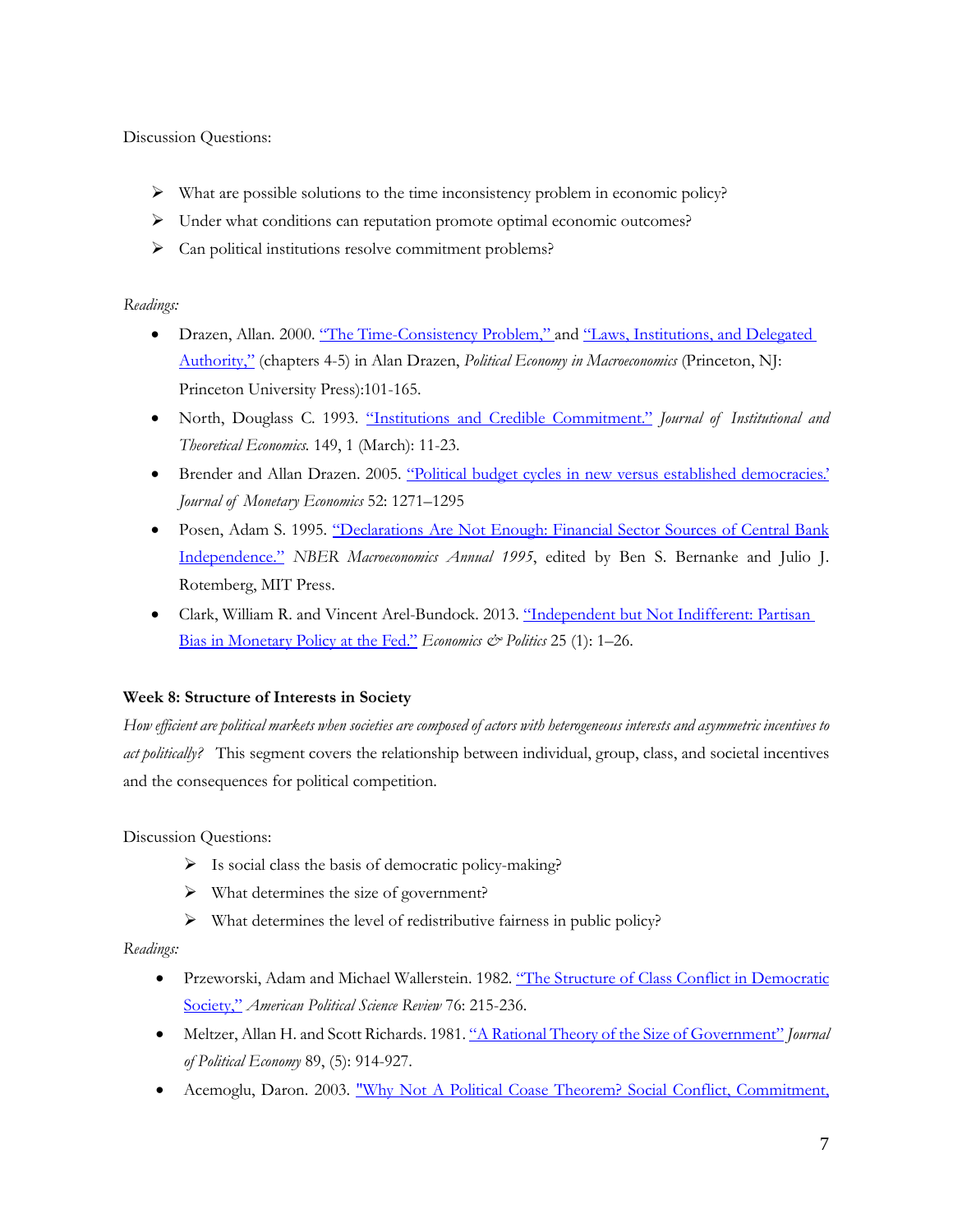[and Politics."](http://www.sciencedirect.com/science/article/pii/S014759670300101X) *Journal of Comparative Economics* 31(4): 620-652.

- Hibbs, Douglas. 1977[. "Political Parties and Macroeconomic Policy."](http://www.jstor.org/stable/1961490) *American Political Science Review* 71: 1467-87.
- Gilens, Martin and Benjamin Page. 2014. ["Testing Theories of American Politics: Elites, Interest](https://doi.org/10.1017/S1537592714001595)  [Groups, and Average Citizens."](https://doi.org/10.1017/S1537592714001595) *Perspectives on Politics* 12 (3): 564-581.

# **Week 9: Political Failure II– Special Interest Politics**

*Does the structure of interests in society help or hinder the government to maintain an appropriate role in the economy?* Governments may overstep their legitimate role in the economy due to an exchange between (re)election-seeking politicians and special interests, involving campaign contributions.

Discussion Questions:

- $\triangleright$  What types of societal groups are politically influential and why?
- What conditions foster rent-seeking regulation?
- Does competition between interest groups ensure efficient provision of regulation?
- $\triangleright$  Why do governments sometimes fail to choose the least costly method of redistribution?

#### *Readings:*

- Stevens, Chapters 8
- Stigler, George J. 1971. ["The Theory of Economic Regulation,"](http://www.jstor.org/stable/3003160) *The Bell Journal of Economics and Management Science* 2 (1): 3-21.
- Peltzman, Sam. 1976. ["Toward a More General Theory of Regulation."](http://www.jstor.org/stable/725163) *The Journal of Law & Economics* 19: 211-240.
- Becker, Gary. 1983. ["A Theory of Competition among Pressure](http://www.jstor.org/stable/1886017) Groups for Political Influence." *Quarterly Journal of Economics* 98: 371-400.
- Daron Acemoglu and James Robinson. 2001[. "Inefficient Redistribution."](https://www.jstor.org/stable/3118239) *American Political Science Review* 95 (3): 649-661.
- Kroszner, Randall S. and Philip E. Strahan. 1999. "What Drives Deregulation? Economics and [Politics of the Relaxation of Bank Branching Restrictions."](https://doi.org/10.1162/003355399556223) *Quarterly Journal of Economics* 114 (4): 1437-1467.
- Rogowski, Ronald and Mark Andreas Kayser. 2002. ["Majoritarian Electoral Systems and Consumer](http://www.jstor.org/stable/3088397)  [Power: Price-Level Evidence from the OECD Countries."](http://www.jstor.org/stable/3088397) *American Journal of Political Science* 46 (3): 526-539.

### **Week 10: Political Failure, Part III – Predatory Government**